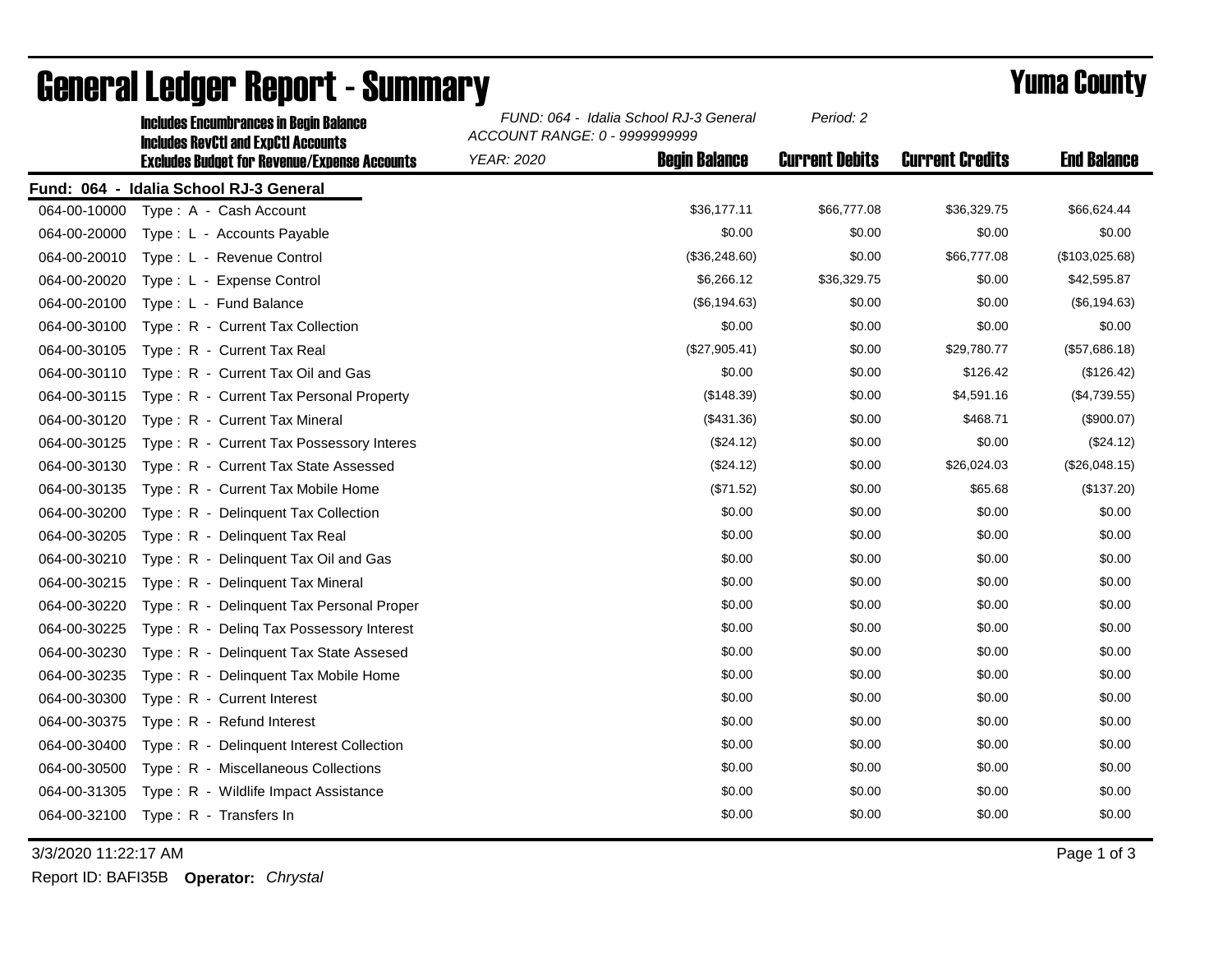| <b>General Ledger Report - Summary</b> |                                                                                             |                                                     |                                                                         |                             | <b>Yuma County</b>   |                       |                                  |                    |
|----------------------------------------|---------------------------------------------------------------------------------------------|-----------------------------------------------------|-------------------------------------------------------------------------|-----------------------------|----------------------|-----------------------|----------------------------------|--------------------|
|                                        | <b>Includes Encumbrances in Begin Balance</b><br><b>Includes RevCtI and ExpCtI Accounts</b> |                                                     | FUND: 064 - Idalia School RJ-3 General<br>ACCOUNT RANGE: 0 - 9999999999 |                             | Period: 2            |                       |                                  |                    |
|                                        |                                                                                             | <b>Excludes Budget for Revenue/Expense Accounts</b> | <b>YEAR: 2020</b>                                                       |                             | <b>Begin Balance</b> | <b>Current Debits</b> | <b>Current Credits</b>           | <b>End Balance</b> |
| Fund: 064 - Idalia School RJ-3 General |                                                                                             |                                                     |                                                                         |                             |                      |                       |                                  |                    |
| 064-00-33000                           |                                                                                             | Type: R - Auto Tax B Collection                     |                                                                         |                             | (\$5,690.93)         | \$0.00                | \$5,147.73                       | (\$10,838.66)      |
| 064-00-33100                           |                                                                                             | Type: R - Auto Tax A & F Collection                 |                                                                         |                             | (\$1,952.75)         | \$0.00                | \$572.58                         | (\$2,525.33)       |
| 064-00-49100                           | Type: X - Treasurer Fees                                                                    |                                                     |                                                                         |                             | \$71.49              | \$152.64              | \$0.00                           | \$224.13           |
| 064-00-49500                           |                                                                                             | Type: X - Checks Written / ACH Transfer             |                                                                         |                             | \$6.194.63           | \$36,177.11           | \$0.00                           | \$42,371.74        |
|                                        |                                                                                             | Fund: 064 - Idalia School RJ-3 General              |                                                                         | Totals :                    | (\$29,982.48)        | \$139,436.58          | \$169.883.91                     | (\$60,429.81)      |
|                                        |                                                                                             | <b>Total Fund Revenues:</b>                         | \$66,777.08                                                             | <b>Total Fund Expenses:</b> |                      | \$36,329.75           | <b>Net Revenue Over Expense:</b> | \$30,447.33        |